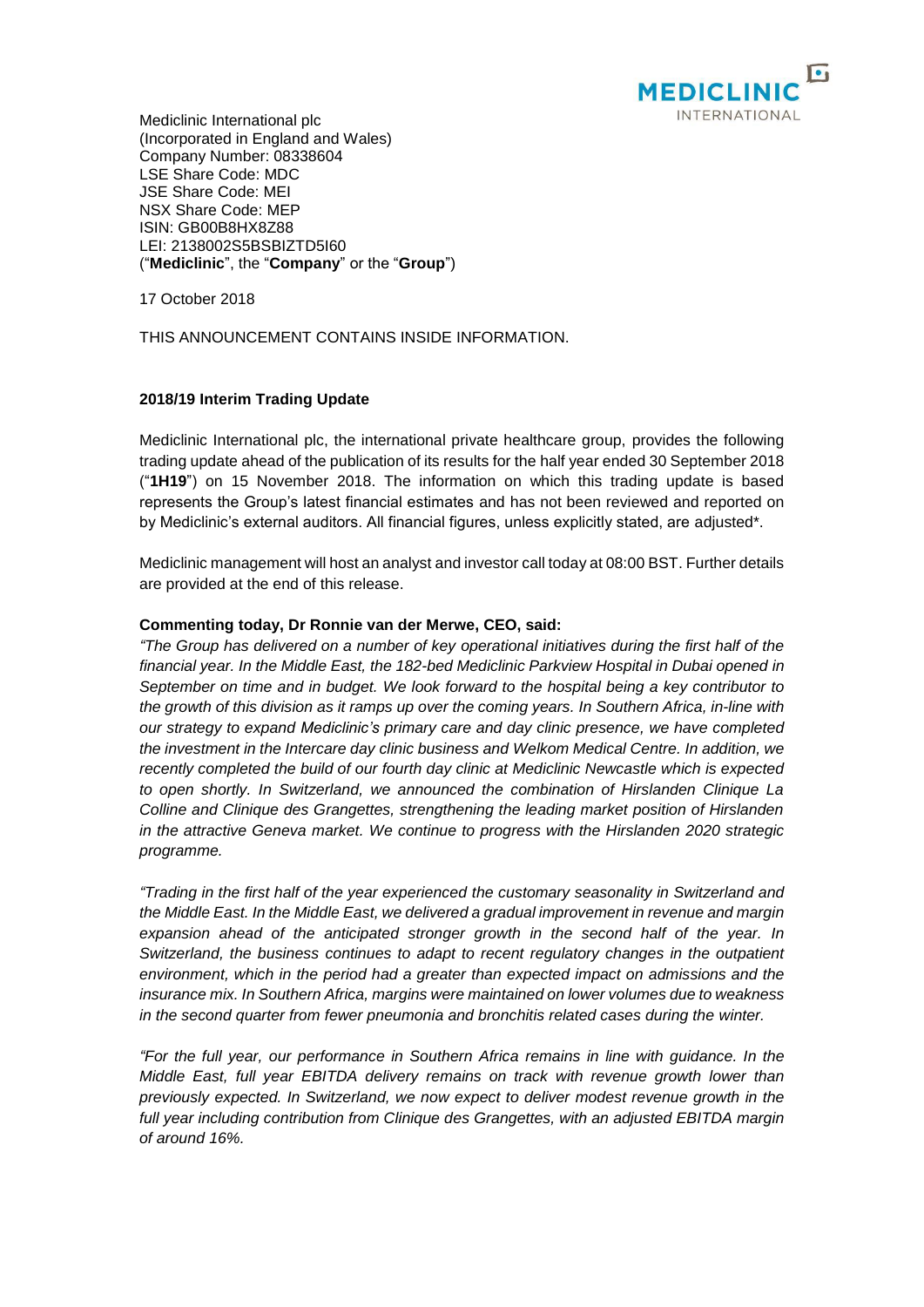*"Since being appointed Chief Executive Officer, I've spent time with all the Executive teams across the Group which has reinforced my confidence in our focused approach to grow and improve our business. As we highlighted at the Capital Markets Day in June, we are adapting the business to the changing healthcare landscape. Leveraging our core skills in efficiently operating world-class acute care hospitals and providing quality clinical care, we are expanding our presence across the continuum of care to increase the value proposition to our patients and all stakeholders. I am very positive about the opportunities ahead, successfully leveraging our international reputation and brand."*

### **Hirslanden - Switzerland**

In Switzerland, 1H19 revenue was up around 1% (1H18: CHF0.82bn) with weaker than expected growth in inpatient admissions of 3.6% and revenue per bed day down 2.8%, reflecting the outmigration of care and higher proportion of Generally insured inpatients (49.4% compared to 46.9% in 1H18). Hirslanden's outpatient revenues, which represent 19% of the overall division's revenue, continued to grow during the first half of the year, up 1.7%. This growth in outpatient revenue reflects the outmigration of identified clinical treatments transferring from an inpatient to an outpatient tariff across several cantons. This volume growth was offset by the national outpatient tariff (TARMED) reductions effective from 1 January 2018.

Excluding the contribution from Linde which was acquired in July 2017, Hirslanden revenue was down around 1.5%, inpatient admissions were up 0.3% and the percentage of Generally insured patients was 48.3% (1H18: 46.3%). The combination of the Hirslanden Clinique La Colline and Clinique des Grangettes in Geneva was announced in September 2018 and will be effective from 1 October 2018. The combination strengthens Hirslanden's leading market position in Geneva and will deliver enhanced services for patients in addition to being earnings accretive.

The adjusted EBITDA margin for 1H19 is around 14.3% (1H18: 17.4%) impacted by recent outmigration and TARMED regulatory changes, as referenced, partly offset by ongoing costmanagement programmes and efficiency savings.

During the period, Hirslanden announced several managerial appointments including Dr Daniel Liedtke to become Chief Executive Officer as of 1 January 2019 and Pierre-Antoine Binard becoming Chief Financial Officer. The team are implementing a series of plans to improve performance and enhance future returns. Leveraging Hirslanden's leading market position, a key focus remains to attract an increasing number of admitting doctors, supporting long-term growth in patient volumes. The division is focused on several cost and efficiency initiatives that are already realising benefits and will look to deliver further savings in areas including supply costs, staff utilisation and service differentiation. Capital expenditure for the year is now expected to be lower than originally budgeted, down around 15% on the prior year. As part of the Hirslanden 2020 strategic programme, each hospital will have a specific plan to appropriately adapt infrastructure to sustainably provide outpatient and low acuity day surgery procedures. The project has already been rolled out to the two Zurich hospitals and will be delivered across Hirslanden, driving expected long-term efficiency savings and improved productivity.

Including the contribution from Clinique des Grangettes, Hirslanden expects to deliver modest growth in revenue for the full year. The adjusted EBITDA margin in the second half of the year is expected to reflect the seasonal benefits of the winter period and cost savings initiatives with a full year margin now expected of around 16%.

#### **Mediclinic Southern Africa**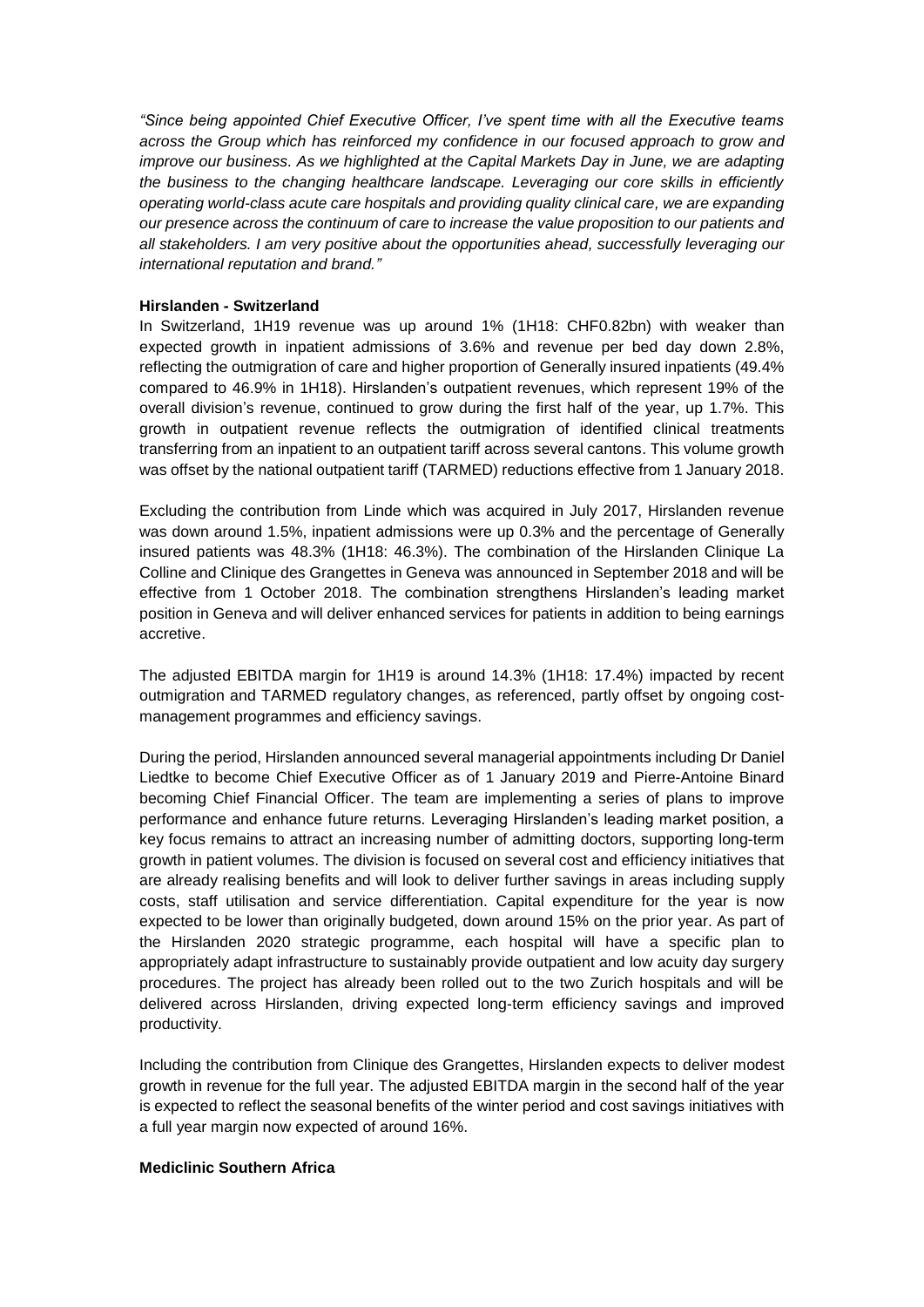In Southern Africa, 1H19 revenue was up around 5% to ZAR8.0bn (1H18: ZAR7.6bn) with inpatient bed days increasing by 0.5% and revenue per bed day increasing by 4.5%. The division saw fewer pneumonia and bronchitis related cases during the winter, largely offsetting the strong bed day growth in the first half of the period.

The adjusted EBITDA margin for 1H19 was around 21.2% (1H18: 21.0%), as a result of a continued focus on cost-management and efficiencies. Overall performance for the full year remains on track.

During the first half of the year, Mediclinic Southern Africa received Competition Commission approvals for the proposed majority investment in Intercare's four day clinics and three rehabilitation and sub-acute facilities, as the group continues to look for opportunities to expand across the continuum of care. Intercare is expected to be integrated from November 2018 and follows the successful minority investment Mediclinic made in Intercare's primary care business during the prior year. In September 2018, Mediclinic acquired a majority stake in the Welkom Medical Centre, the division's third day clinic. The centre consists of a day clinic with 20 beds, a sub-acute unit of 20 beds and a mental health unit with a further 20 beds. The division has successfully completed the building of its fourth day clinic in South Africa at Mediclinic Newcastle which is expected to open shortly. Five further day clinics are expected to open in the following financial year with Mediclinic Southern Africa committed to investing in day clinics and the provision of sub-acute care which forms an important role in broadening access to healthcare and maximising value for patients.

#### **Mediclinic Middle East**

In Mediclinic Middle East, the characteristically quieter first half saw revenue growth of around 5% to AED1.5bn (1H18: AED1.4bn\*\*). Inpatient admissions were up 3.1% whilst outpatient volumes were down 0.8%, reflecting the divestment of non-core facilities and the successful insurance mix strategy in Abu Dhabi. This strategy resulted in Thiqa and Enhanced volumes increasing by 20% and 11% for inpatients and outpatients respectively whilst lower tariff Basic insurance volumes for inpatients and outpatients declined by 35% and 32% respectively.

The adjusted EBITDA margin for 1H19 is in line with expectations at around 9.4% (1H18: 8.5%), including the start-up costs associated with the new Mediclinic Parkview Hospital that opened in September 2018. Seasonal benefits of the second half of the year in the Middle East, combined with the continued gradual improvement in the Abu Dhabi patient mix are expected to deliver a strong second half performance. For the full year, overall EBITDA performance remains on track with revenue growth now expected to be in the high single-digits with a resulting improvement in the expected EBITDA margin.

Ongoing investment across existing and new facilities is supporting the long-term growth of the Middle East division and enhancing Mediclinic's leading market position in the region. The new build 182-bed Mediclinic Parkview Hospital in Dubai opened at the end of September and is expected to gradually ramp up over the coming years. In Dubai, the Group completed the acquisition of two Majid Al Futtaim clinics in May 2018. The clinics serve strategic locations, referring higher acuity inpatient cases to existing Mediclinic Middle East hospitals including Mediclinic Parkview Hospital. The investment projects at the two main Abu Dhabi hospitals, Mediclinic Airport Road Hospital and Mediclinic Al Noor Hospital (previously Khalifa Street Hospital), are underway and will enhance the clinical service offering and patient experience at both facilities. They also support the investment in previously announced business and operational alignment initiatives. The Western Region Hospital project has also been initiated and the project planning is currently underway for the 40-bed facility.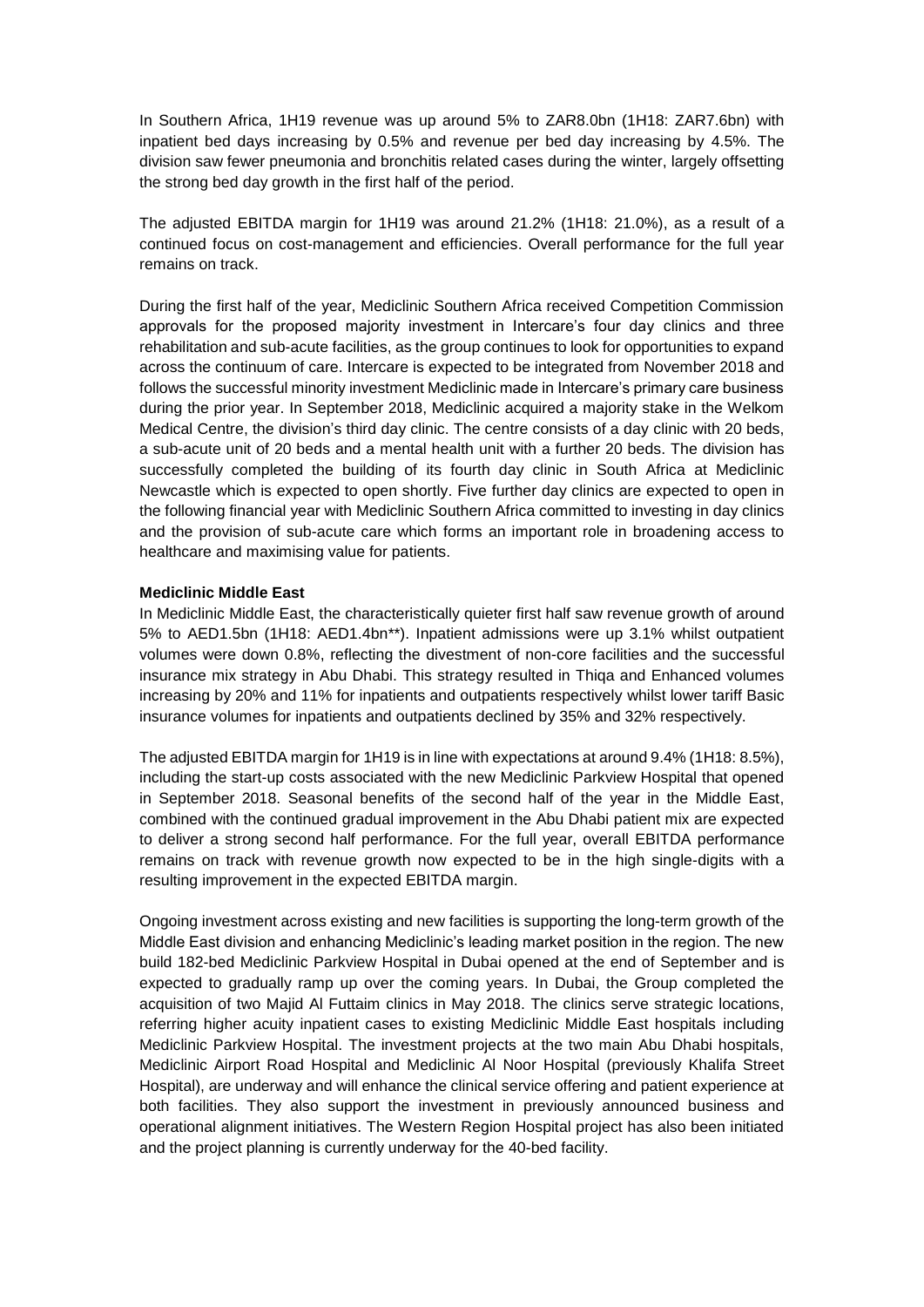### **Spire Healthcare Group**

Mediclinic has a 29.9% investment in Spire Healthcare Group plc ("**Spire**"). Spire reported a disappointing first half performance to 30 June 2018 reflecting significantly declining NHS admissions, lower than anticipated growth in Private admissions and planned investment in Clinical quality and Consumer engagement.

The investment in Spire is accounted for on an equity basis recognising the reported profit of £8.2m for Spire's financial half year ended 30 June 2018 (6 months ended 30 June 2017: £8.9m). Mediclinic's 1H19 equity accounted share of profit from Spire was £1.8m (1H18: £1.1m) after adjusting for the amortisation of intangible assets recognised in the notional purchase price allocation of the equity investment.

The carrying value of the Group's investment in Spire will be considered as part of the interim review process and reported with the results for 1H19 on 15 November 2018.

#### **Group**

At the Group level, in constant currency, 1H19 revenue was up 2% and adjusted EBITDA was down around 4%. On a reported basis, 1H19 revenue was down around 1% at GBP1.4bn (1H18: GBP1.4bn) and adjusted EBITDA was down around 8% at GBP0.21bn (1H18: GBP0.23bn). Adjusted earnings per share is expected to be around 10p pence (1H18: 11.3 pence). The average foreign exchange rates for 1H19 were GBP/CHF 1.31, GBP/ZAR 17.71 and GBP/AED 4.89 (1H18: 1.26, 17.08 and 4.75 respectively).

During the first six months of the year, Mediclinic completed the refinance of its Southern African and Middle East borrowing facilities, initially extending both terms by up to 5 years.

*\* The Group uses adjusted income statement reporting as non-IFRS measures in evaluating performance and as a method to provide shareholders with clear and consistent reporting. The Group's non-IFRS measures are intended to remove from reported earnings volatility associated with defined one-off incomes and charges.*

*\*\* AED1.4bn reflects adjusted 1H18 reported revenue following the adopting of IFRS 15. As previously reported, the Group adopted IFRS 15 Revenue from Contracts with Customers from 1 April 2018. IFRS 15 has implications for the Middle East division where certain operating expenses will be reclassified to revenue. Based on current estimates, the Group expects a reclassification from operating expenses (bad debts) to revenue of approximately GBP17m to account for the difference in treatment between the existing standard (IAS 18) and IFRS 15 in FY18. Whilst reported revenue in FY18 will not be re-stated, revenue growth guidance does reflect net revenue in FY18.* 

#### **Cautionary Statement**

This announcement contains certain forward-looking statements relating to the business of the Company and its subsidiaries (collectively, the "Group"), including with respect to the progress, timing and completion of the Group's development, the Group's ability to treat, attract, and retain patients and customers, its ability to engage consultants and general practitioners and to operate its business and increase referrals, the integration of prior acquisitions, the Group's estimates for future performance and its estimates regarding anticipated operating results, future revenue, capital requirements, shareholder structure and financing. In addition, even if the Group's actual results or development are consistent with the forward-looking statements contained in this announcement, those results or developments may not be indicative of the Group's results or developments in the future. In some cases, you can identify forward-looking statements by words such as "could," "should," "may," "expects," "aims," "targets," "anticipates," "believes," "intends," "estimates," or similar words. These forward-looking statements are based largely on the Group's current expectations as of the date of this announcement and are subject to a number of known and unknown risks and uncertainties and other factors that may cause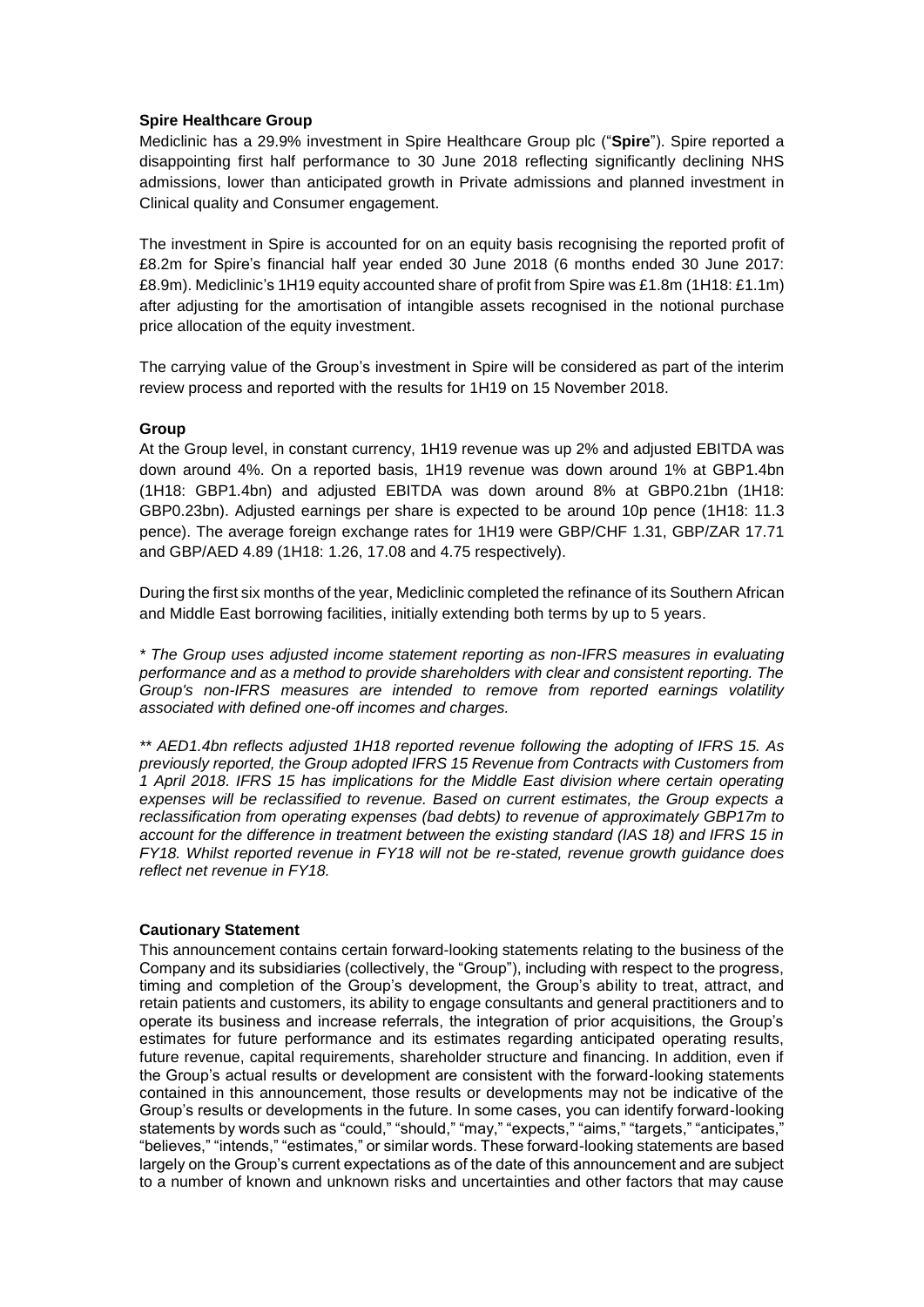actual results, performance or achievements to be materially different from any future results, performance or achievement expressed or implied by these forward-looking statements. In particular, the Group's expectations could be affected by, among other things, uncertainties involved in the integration of acquisitions or new developments, changes in legislation or the regulatory regime governing healthcare in Switzerland, South Africa, Namibia and the UAE and poor performance by healthcare practitioners who practice at our facilities, unexpected regulatory actions or suspensions, competition in general, the impact of global economic changes, and the Group's ability to obtain or maintain accreditation or approval for its facilities or service lines. In light of these risks and uncertainties, there can be no assurance that the forward-looking statements made in this announcement will in fact be realised and no representation or warranty is given as to the completeness or accuracy of the forward-looking statements contained in this announcement.

The Group is providing the information in this announcement as of this date, and we disclaim any intention to, and make no undertaking to, publicly update or revise any forward-looking statements, whether as a result of new information, future events or otherwise.

#### **About Mediclinic International plc**

Mediclinic is an international private healthcare group with operating platforms in Southern Africa (South Africa and Namibia), Switzerland and the United Arab Emirates. Its core purpose is to enhance the quality of life of patients by providing acute care, specialist-orientated, multidisciplinary healthcare services. Mediclinic also holds a 29.9% interest in Spire Healthcare Group plc, a LSE listed and UK-based private healthcare group.

As at 30 September 2018, Mediclinic comprises 75 hospitals and 29 clinics. Hirslanden operates 17 private hospitals and 4 clinics in Switzerland with more than 1 800 inpatient beds; Mediclinic Southern Africa operates 48 hospitals and 3 day clinics throughout South Africa and 3 hospitals in Namibia with more than 8 100 inpatient beds in total; and Mediclinic Middle East operates 7 hospitals and 22 clinics with more than 900 inpatient beds in the United Arab Emirates.

The divisions' contributions to Group revenue for the financial year ended 31 March 2018 were 47% by Hirslanden, 31% by Mediclinic Southern Africa and 22% by Mediclinic Middle East.

Mediclinic has a primary listing on the Main Market of the LSE in the United Kingdom, with secondary listings on the JSE in South Africa and the NSX in Namibia.

#### **Analyst and investor conference call details**

A conference call will be held at 08:00 BST this morning hosted by Dr Ronnie van der Merwe, CEO, and Jurgens Myburgh, CFO.

Participant dial in details: Passcode: 2714622 United Kingdom +44 (0)330 336 9127 South Africa +27 11 844 6054 Switzerland +41 (0)44 580 7206 United Arab Emirates 8000 3570 2653 Replay facility (7 days) +44 (0)207 660 0134 or +27 11 062 3065

Participants should state they wish to join the Mediclinic International conference call. Please dial in 5-10 minutes prior to the call.

For further information, please contact:

### **Investor Relations, Mediclinic International plc**